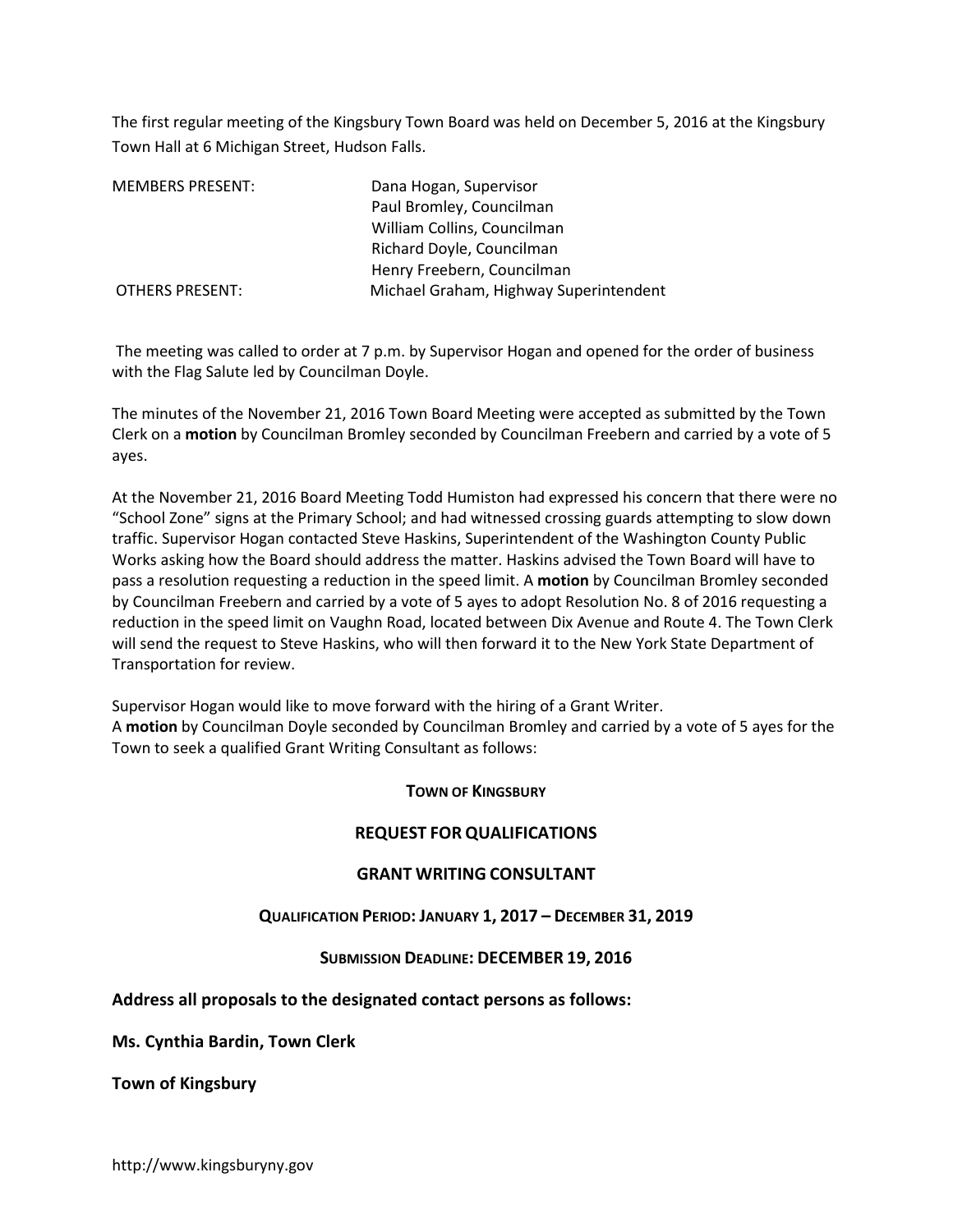**Town Municipal Building** 

**6 Michigan Street** 

**Hudson Falls, New York 12839** 

### **All proposals must indicate on the outside of the envelope:**

### **RFQ: GRANT WRITING CONSULTANT**

#### **GENERAL INFORMATION & SUMMARY**

#### **ORGANIZATION REQUESTING STATEMENT OF QUALIFICATION:**

**Town of Kingsbury** 

**Town Municipal Building** 

**6 Michigan Street** 

**Hudson Falls, New York 12839** 

#### **CONTACT PERSON:**

**Cynthia Bardin, Town Clerk** 

**Town of Kingsbury** 

**Town Municipal Building** 

**6 Michigan Street** 

**Hudson Falls, New York 12839** 

**Phone: 518-747-2188 x3001** 

**Facsimile: 518-747-4500** 

#### **PURPOSE OF REQUEST**

The Town of Kingsbury (hereinafter Town) is requesting qualification statements from qualified individuals to provide the services of Grant Writing Consultant. Proposals will be evaluated in accordance with the criteria set forth in this Request for Qualifications (hereinafter RFQ). One or more individuals/firms may be selected to provide all or part of the requested services, or no one may be selected. If a Respondent is selected, the governing body will approve a resolution awarding a contract to the Respondent based on a rate of compensation to be set by the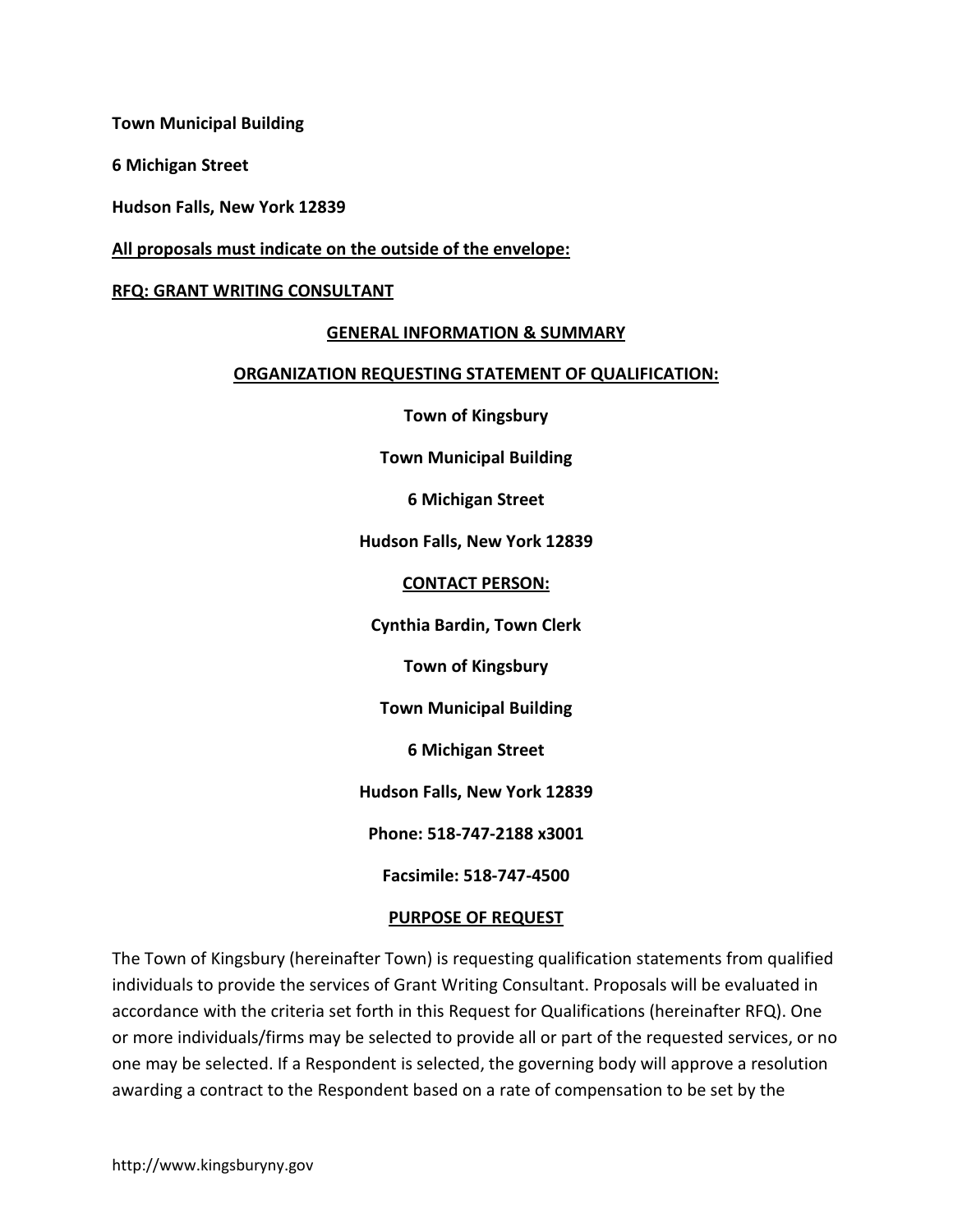Governing Body not to exceed the amount specified in the resolution without further action by the Governing Body.

# **PERIOD OF QUALIFICATION**

January 1, 2017 through December 31, 2019.

# **CONTRACT**

If selected to provide services, a qualified Respondent shall be required to execute a contract, which may include indemnification, insurance, termination and licensing provisions. It must be agreed and understood that the acceptance by the respondent of the final payment shall be considered a release in full of all claims against the Town of Kingsbury, New York arising out of, or by reason of, the work done and materials furnished under a Contract.

# **REQUEST FOR QUALIFICATIONS**

The Town of Kingsbury may consider many grant applications through local, federal and state funding resources provided through different agencies, including but not limited to the State's Consolidated Funding Application (CFA) process or through separate federal and state funding agencies during the next three years. The Town may consider projects that support housing rehabilitation, home ownership, public infrastructure (water, sewer, and storm water), and other community revitalization activities as deemed important by the Town Board. This is a Request for Qualifications from qualified Consultants who can provide the following services:

## **A. Funding Identification, Grant Planning, and Application Preparation**

- 1. Analysis of local problems and needs and development of long-term goals and short-term objectives for community and economic development, and infrastructure needs.
- 2. Analysis of project options appropriate for federal and state funding programs.
- 3. Identification of funding sources to match with local development and revitalization priorities and recommendations to the Town Board regarding funding options, program eligibility, and grant application requirements and deadlines.

 4. Preparation of proposals for grant writing services to the Town Board for programs identified above that meet eligibility criteria for project priorities selected by the Town Board.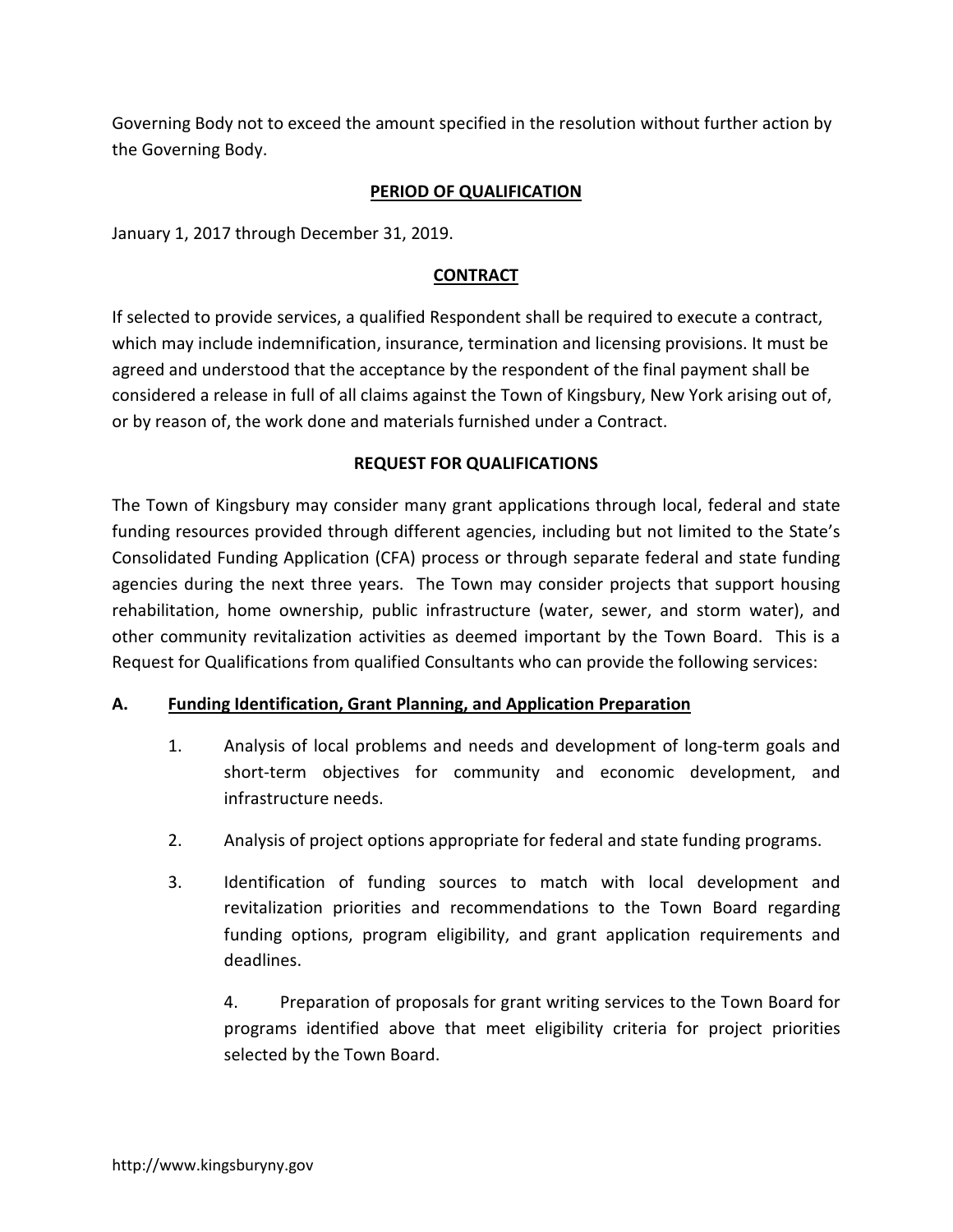5. Preparation of materials required for complete grant applications, including supporting documentation, household surveys, and preliminary program designs and/or cost estimates, when such applications are authorized separately by the Town Board.

# **B. Program Development and Implementation**

- 1. Assistance in establishing files, books, records, accounts and other materials as required to set up local funding programs and projects (after award) and assure adequate documentation of all community development and related activities.
- 2. Completion of Environmental Reviews (NEPA and SEQRA) and other activities required to satisfy grant conditions and secure Release of Funds from funding agencies.
- 3. Preparation of detailed local program guidelines and other materials as required for implementation of various funded community development activities.
- 5. Assistance in recruiting and training staff, program coordinators, and/or other consultants and outside services as required to administer funded projects and support local Town staff.
- 6. General advice and assistance during implementation of funded programs to identify problems, analyze alternatives, and propose solutions to facilitate smooth operation of each program.
- 7.
- 8. Progress monitoring to assure compliance with regulations and satisfactory progress against established grant performance schedules.
- 8. Periodic Reports to local officials and federal and state agencies to document the status of all community development and related grant project activities and satisfy the requirements of each awarded grant.

Consultant Qualifications will generally be considered in accordance with the Uniform Administrative Requirements (24 CFR Part 85.36) which details procurement standards applicable to federally-assisted projects. Qualifications will be reviewed according to the following criteria:

- 1. Technical Capacity Technical skills of the Consultant.
- 2. Experience Relevant experience of the Consultant and individual staff members who will be assigned to the types of projects being considered by the Town.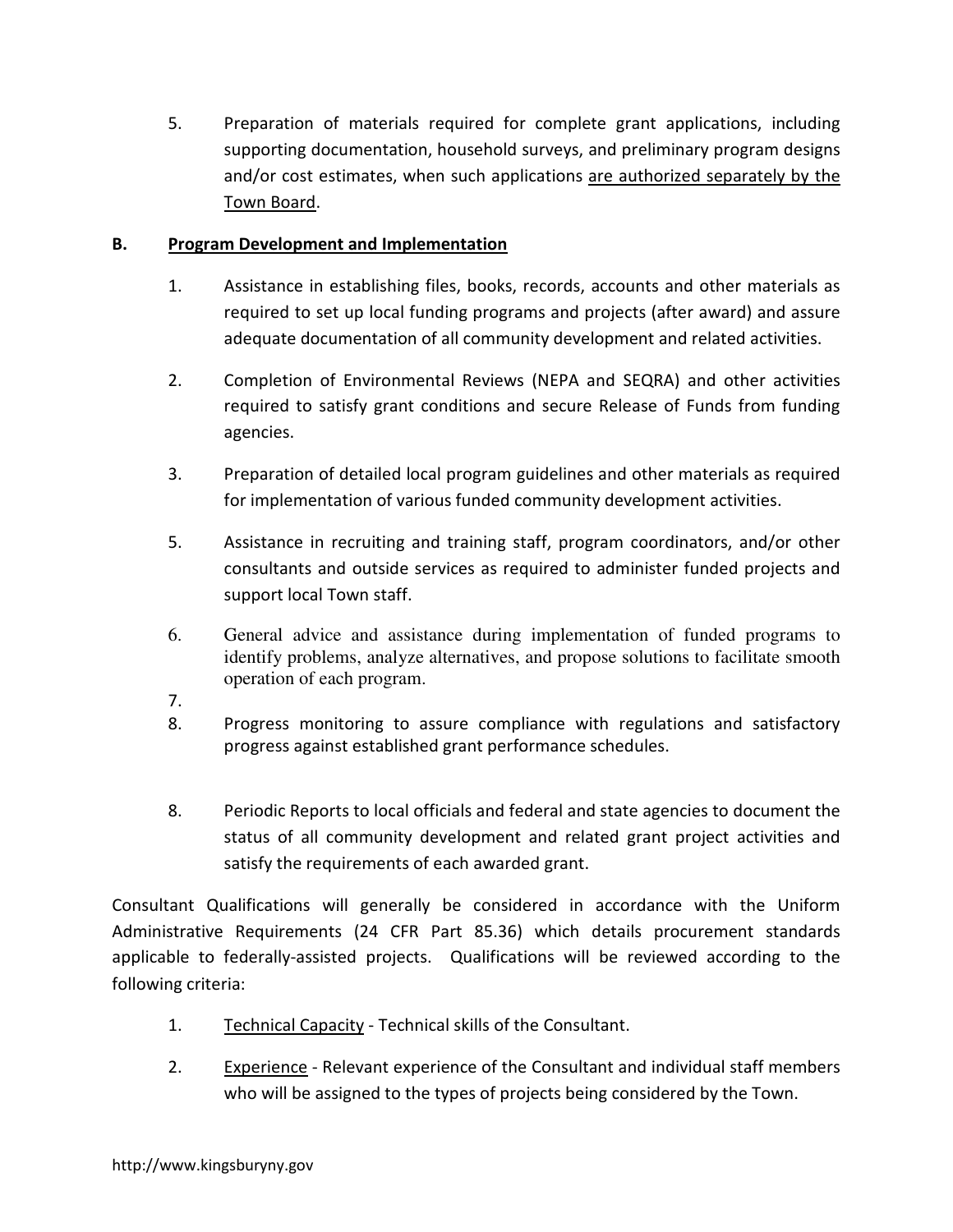3. Familiarity with Funding Programs - Familiarity of the consultant with state and federal funding resources related to affordable housing, infrastructure, public facilities, and various community development and revitalization activities.

The Town reserves the right to waive any informalities in the selection process and to reject any or all qualifications at its option. Additional information may be requested during the review process. The Town reserves the right to conduct interviews with all or none of the firms submitting qualifications.

Consultants who wish to be considered for these services must submit the following materials and any other information they feel is relevant:

- 1. Company Brochure describing the range of services that the Consultant is qualified to provide.
- 2. Outline of firm experience with municipal grant projects, including, but not limited, to those with NYS-CDBG, HOME, the NYS Affordable Housing Corporation, USDA, NYS-DEC and EFC, and other related community and economic development funding sources.
- 3. Track record with successful municipal projects utilizing public funding sources highlighted above and/or any other relevant community development programs.
- 4. Resume(s) of key staff members who will be working with the Town on various community development, infrastructure, and revitalization projects.

**Qualifications from Minority and Women-Owned Enterprises (MBE/WBE) and HUD-Section 3 eligible Firms are strongly encouraged.** The Town further encourages compliance with the provision of employment and other economic opportunities as a result of any awarded NYS-CDBG or other HUD funding as applicable under Section 3 of the Housing and Urban Development Act of 1968. The Town of Kingsbury is an Equal Opportunity Employer.

Qualifications must be submitted NO LATER THAN 3:00 PM on December 19 , 2016. All materials will be evaluated based on the criteria listed above and one or more Consultants may be selected for interviews (if desired) and/or cost and fee negotiations. Please contact the Town Office at 518-747-2188 if you have any questions or need additional information about this request.

Supervisor Hogan has instructed the Town Clerk to have the following verbiage on the 2017 Town/County Tax Bills: One time reduction to the Town Tax Levy resulting from the sale of the